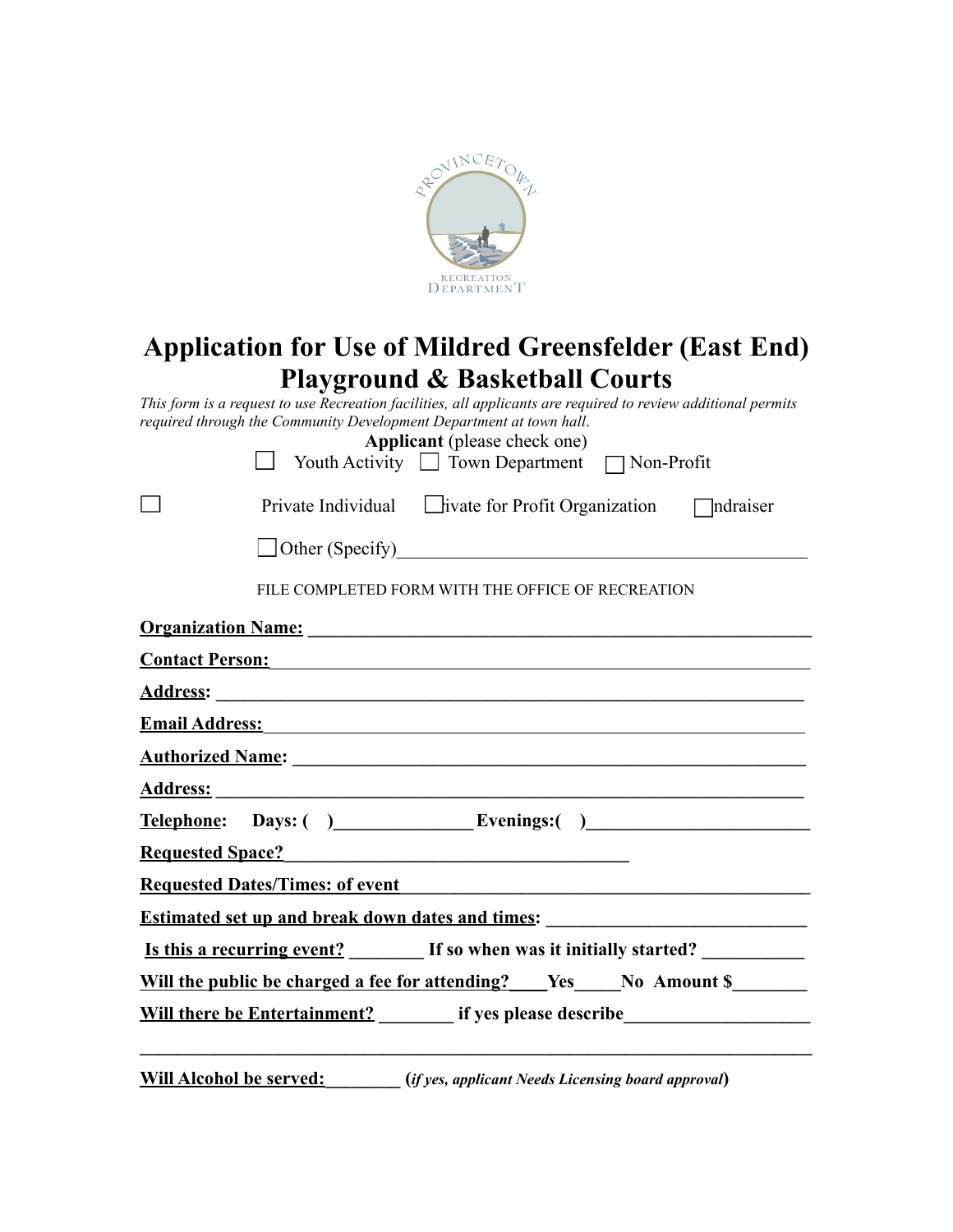### Will there be a tent for the event? (*if yes, a temporary Tent Permit application must be completed)*

### **Please provide purpose and event description of use and anticipated number of people attending.**

Please provide a copy of the Certificate of Insurance for the event, with the application no later than **30 days prior to the event.**

**\_\_\_\_\_\_\_\_\_\_\_\_\_\_\_\_\_\_\_\_\_\_\_\_\_\_\_\_\_\_\_\_\_\_\_\_\_\_\_\_\_\_\_\_\_\_\_\_\_\_\_\_\_\_\_\_\_\_\_\_\_\_\_\_\_\_\_\_\_\_\_\_**

 $\mathcal{L}_\mathcal{L} = \{ \mathcal{L}_\mathcal{L} = \{ \mathcal{L}_\mathcal{L} = \{ \mathcal{L}_\mathcal{L} = \{ \mathcal{L}_\mathcal{L} = \{ \mathcal{L}_\mathcal{L} = \{ \mathcal{L}_\mathcal{L} = \{ \mathcal{L}_\mathcal{L} = \{ \mathcal{L}_\mathcal{L} = \{ \mathcal{L}_\mathcal{L} = \{ \mathcal{L}_\mathcal{L} = \{ \mathcal{L}_\mathcal{L} = \{ \mathcal{L}_\mathcal{L} = \{ \mathcal{L}_\mathcal{L} = \{ \mathcal{L}_\mathcal{$ 

**\_\_\_\_\_\_\_\_\_\_\_\_\_\_\_\_\_\_\_\_\_\_\_\_\_\_\_\_\_\_\_\_\_\_\_\_\_\_\_\_\_\_\_\_\_\_\_\_\_\_\_\_\_\_\_\_\_\_\_\_\_\_\_\_\_\_\_\_\_\_\_\_**

## Guidelines for use of Recreation facilities.

- 1. Requests for the use of recreational facilities will be made at the office of the recreation director at least 30 days prior to the date of use. Permission of use of the facilities is on a first come first serve basis. The request will then be approved or disapproved at the next scheduled recreation commission meeting. Approval will need a majority vote by the recreation commission.
- 2. All activities must be under competent adult supervision, and approved by the recreation director and the Recreation Commission. The group using the facilities will be responsible for any damage to the building or equipment and any imposed costs at the end of the event. (i.e. having to pay any personnel to come and secure the facility.)
- 3. Groups receiving permission are restricted to the dates and hours approved and to the facility specified, unless requested changes are approved by the Recreation Commission.
- 4. The general public must be able to access the park or facility reserved though out the duration of your event. The entire park or facility cannot be excluded to the publics use, through the event area may be sectioned off from the general public.
- 5. Groups receiving permission are responsible at all times for the observance of the fire and safety requirements.
- 6. Smoking, and the possession or consumption of Alcohol, or Drugs is NOT permitted anywhere on recreational facilities property, this includes open fields, and parking lots without proper approval.
- 7. Proper liability insurance will be required of all groups given permission to use Recreational Facilities. A Certificate of Insurance is required prior to the approval and must be submitted with this form. The Town of Provincetown must be named as an additional insured. A copy has to be filed with the Recreation office no later than 30 days prior to the event.
- 8. The recreation commission will approve and periodically review a fee schedule for the use of recreational facilities.
- 9. The recreation commission reserves the right to cancel any permission granted, with no time restrictions.
- 10. In situations where there is no cost factor to the Recreation Department, or in situations where a mutual exchange of facilities is possible between the recreation Department and the organization, rates may be modified or eliminated by the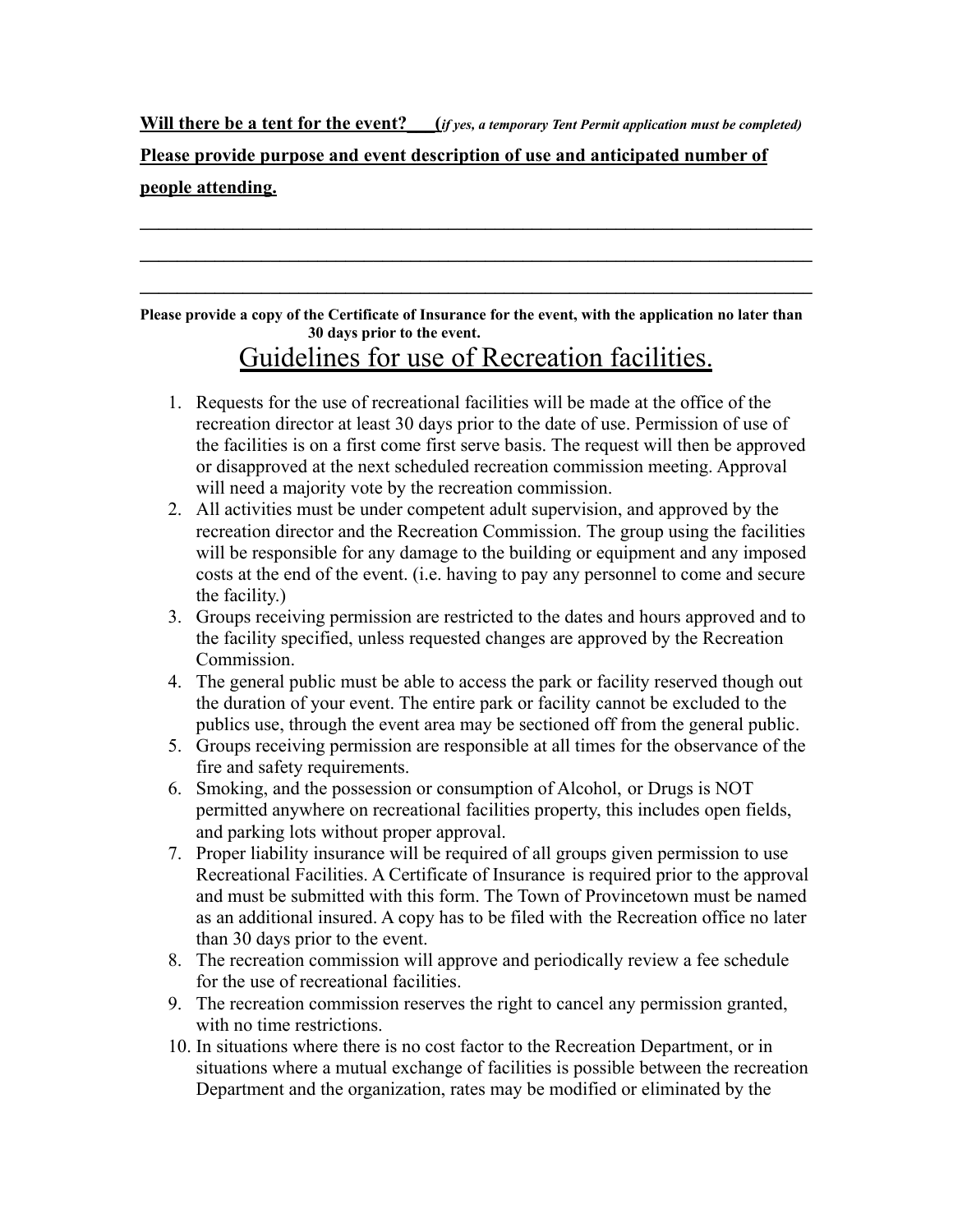recreation director/recreation commission. In situations where extended usage for a long period of time is required, rates may be set at a contract price.

- 11. Granted use of Recreational facilities will be limited to those facilities requested, and will not include parking or use of Parking lots at facilities. Rentals of parking lots should be made to the office of the Town Manager.
- 12. Cancellation: If cancellation is made 30 days or more prior to the event, the security deposit will be refunded. If cancelation is made 29 days or closer to the event, the deposit will be forfeited to the recreation department.
- 13. The schedule of anticipated use of each facility will be determined by the longevity of the of the event, and then on a first come first serve basis.

**I agree to the conditions specified in the regulations for Public Use of recreational facility as adopted by the policy set forth by the Provincetown Recreation Commission and to accept the responsibilities as set forth therein.**

**Date Signature of Authorized Representative**

**Action on Application**

**I hereby (approve/disapprove) the above application.**

**Approval hereof is subject to payment of fees as follows: \*\*Recreation Commission reserves the right to adjust fees for events that have 1,000**

**or more participants at their discretion.**

# **Fee Schedule**

**School, Youth or Town Dept. Non-profit & Other**

| <b>Security Deposit</b>   | <b>No Charge</b>                                                                      | \$250            |
|---------------------------|---------------------------------------------------------------------------------------|------------------|
|                           | • If reservation cancelled within 30 days of event, security deposit is not refunded. |                  |
|                           | • If space used is left in disarray/damaged, security deposit is not refunded.        |                  |
| Rental                    | <b>No Charge</b>                                                                      | $$500$ (1-2Days) |
|                           | • Three (3) days or over the fee is \$300 per day of event.                           |                  |
| <b>Utility Fee</b>        | <b>No Charge</b>                                                                      | \$150            |
| <b>Custodial Fee</b>      | <b>No Charge</b>                                                                      | \$45 per hour    |
| <b>Cert. of Insurance</b> | <b>Date Received:</b>                                                                 |                  |

**\*\*Recreation Commission will set fees for events that have 1,000 or more participants at their discretion.**